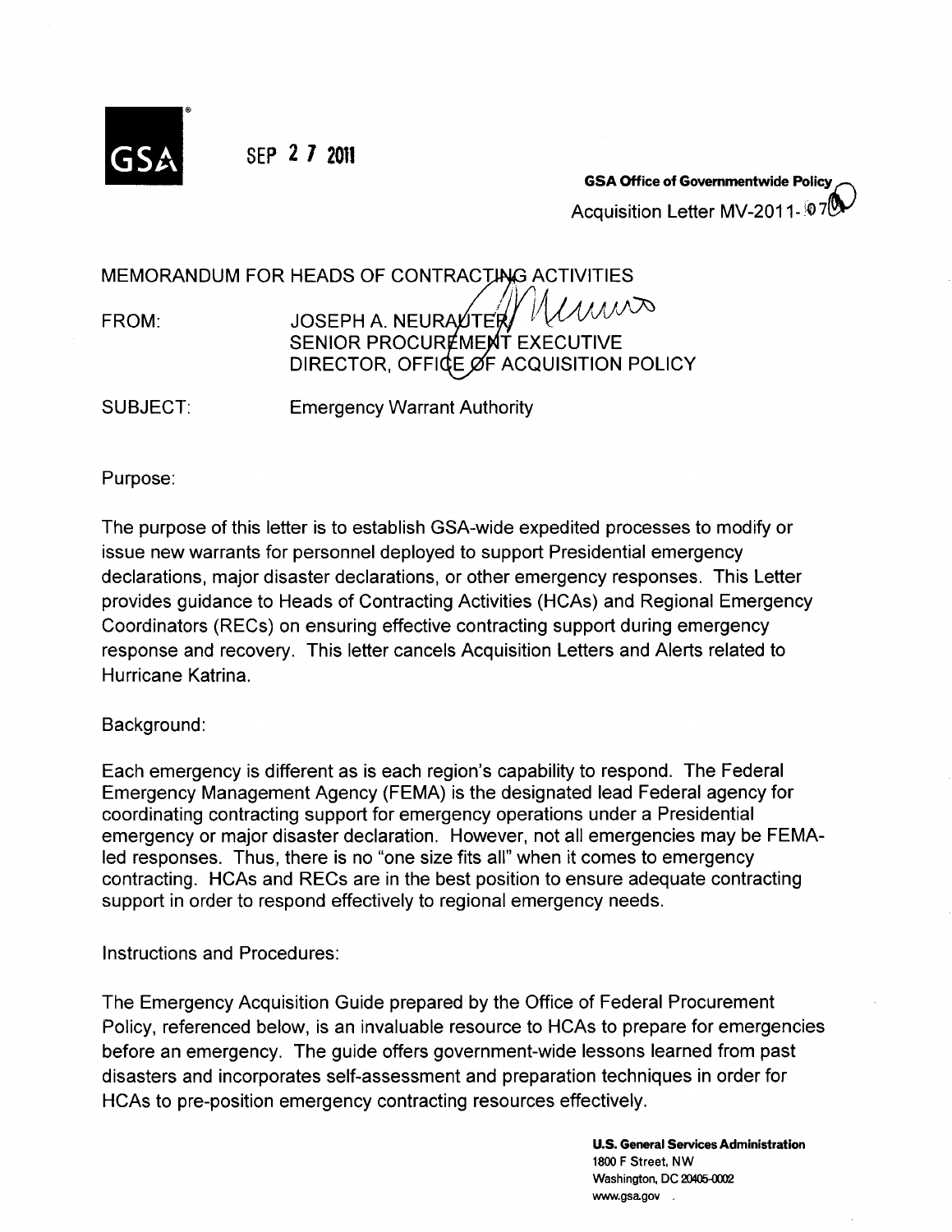The Chief Acquisition Officer (CAO), the Senior Procurement Executive (SPE) and leadership in both Public Buildings Service (PBS) and Federal Acquisition Service national acquisition management offices are committed to providing support to HCAs during emergency responses.

HCAs need to consider the needs of the response first in determining the right fit of acquisition workforce and warranted personnel required. The needs of the emergency encompass all elements of contracting, from cradle to grave. Simply awarding contracts without ensuring adequate contract administration leaves such contracts open to fraud, waste and abuse. Statutory and regulatory requirements are not waived for emergency conditions. Considerations often overlooked include:

- File documentation;
- Availability of key advisors, including managerial, competition advocate, legal, budget support;
- Availability of systems support in awarding or modifying contracts, delivery/task orders (Comprizon, ITSS, for example);
- Contract administration functions, such as contractor oversight and approval of invoices through closeout;
- Reporting, including validation, such as FPDS-NG;
- File transfer procedures, if GSA is not the lead agency.

Therefore, taking the above into consideration, there are a number of options available to HCAs, depending upon the specific needs of the emergency:

- Need to increase existing warrant levels of Regional contracting officers (COs) and/or purchase card threshold only
- Need for additional CO support on-site
- Need for additional CO support remotely (reach back capability)
- Need for contract administration support, including documentation and reporting:
	- a. Administrative contracting officers
	- b. Contracting Officer Technical Representatives (COTRs)

In determining resource needs, HCAs should choose individuals who have demonstrated sound business judgment, consistent with law and within the limits of their authority. Individuals chosen should be familiar with emergency procedures outlined in FAR Part 18 and FAR Subpart 26.2.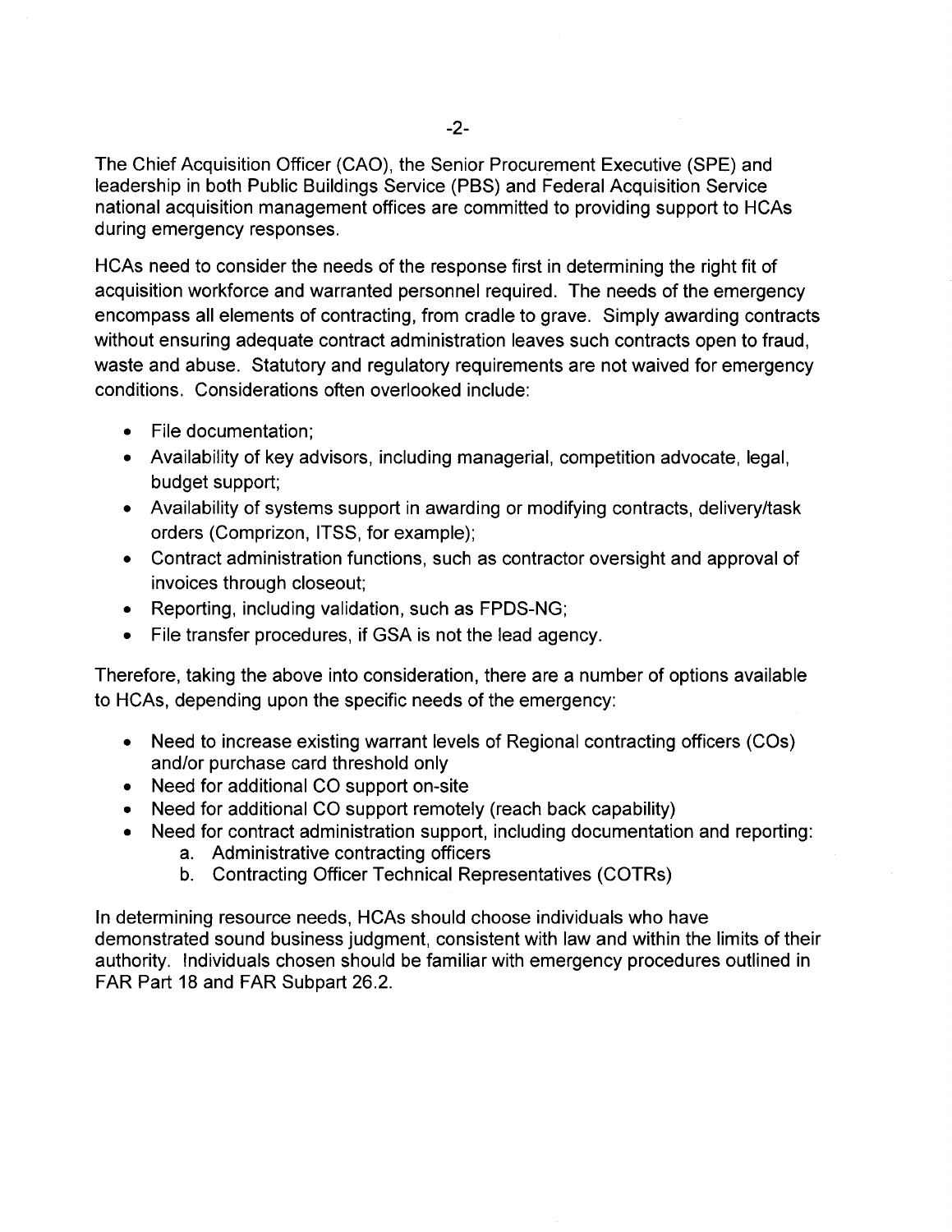Attachment A provides a snapshot of the roles and responsibilities for the GAO/SPE, the requesting HGA and the servicing HGA with regards to warrants and determining acquisition workforce needs.

Attachment B outlines the purchase card increases pursuant to FAR Subpart 18.2 and GSA Order 4200.1A, as authorized by the SPE.

### Proposed Activation Process

This process flow is meant to be a representation of the likely steps involved with the issuance of GSA emergency warrants across organizational or regional lines in the event of declared domestic disasters or national security emergencies. This is not meant to show the entire activation and response process. Actual steps and communications may vary, depending on the size and nature of the declared emergency or disaster.

Step 1: Major domestic disaster or national security emergency operation declared. The GAO or SPE notifies the HGAs.

Step 2: GSA activates its regional or service emergency response coordination process in accordance with the Office of Emergency Response and Recovery (OERR).

Step 3: The HGA determines its needs and assesses if its existing workforce is sufficient to meet the needs, considering award, administration, documentation and reporting requirements:

- a. The HGA looks within its own Service lines before reaching outside the organization, including an examination of existing purchase card authority.
- b. For long, protracted responses, the HGAs should work with the REG in developing rotational staffing and other advisory support such as legal and budget, to support the needs of the response. In this step, HGAs may also determine if supplemental contracting personnel are necessary to complete the assignment.
- c. The HGA will ensure there is documented oversight and internal control processes over the pre-award through post-award contractual activities of supplemental emergency contracting personnel.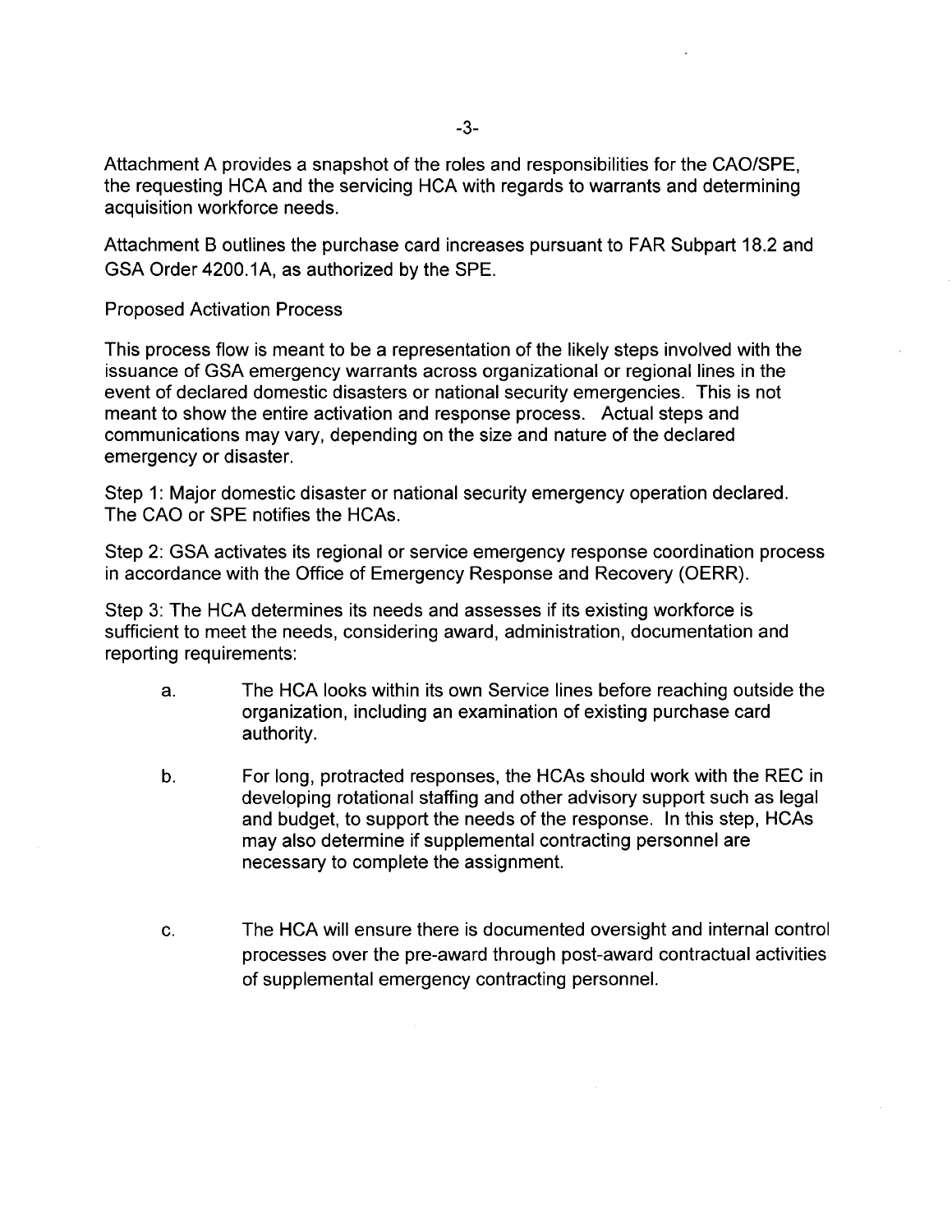Step 4: If supplemental emergency contracting personnel are required, then pursuant to existing policy:

- a. GSA's CAO or HCA may grant higher temporary contracting authority to already warranted COs to support declared domestic or national security emergencies.
- b. GSA's CAO or HCA may direct a CO to enter into contracts on behalf of a GSA organization different from the organization specified in their Certificate of Appointment in response to a declared domestic or national security emergency. Thus, warranted Cos may assist PBS responses without need of a new warrant.
- c. HCAs and REGs work to find supplemental staff, targeting personnel within its own organization first before requesting external resources.
- d. Service/ Regional HCAs may seek CAO/SPE approval to appoint Contracting Officers with authority limited to entering into contracts required to respond to declared domestic or national security emergencies:
	- (i) If temporary emergency warrant authority is granted in support of declared domestic or national security, the HCA must provide the CAO or SPE with reasonable assurance that the associate is eligible to be warranted, and has the requisite experience.
	- (ii) Temporary warrants or increases in limits to authority are rescinded after the emergency/disaster is over
- e. If internal GSA resources have been exhausted, CAO or SPE assists HCAs by reaching out to government wide contingency contracting corps to provide relief.

Effective Date: Upon signature.

Termination Date: Upon incorporation into the GSAM

Cancellation: The following documents are hereby cancelled in their entirety:

- a. SPE Memorandum signed May, 28, 2003, Emergency Procurement Authority
- b. Acquisition Alert 2005-05, Emergency Procurement Authority
- c. Acquisition Letter V-05-17, including Supplements 1 through 3, Class Deviation Applicable to Acquisitions for Hurricane Katrina Response and Relief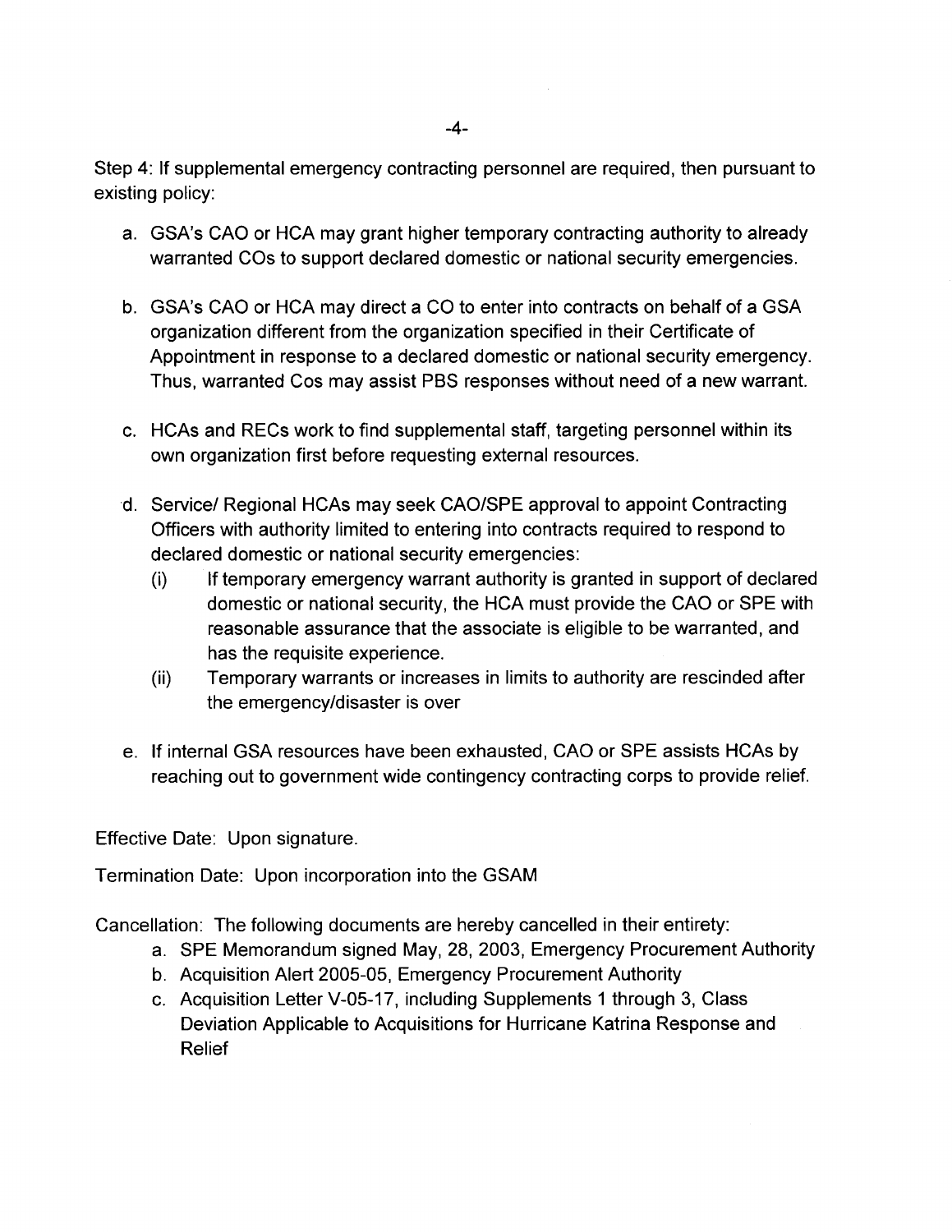- d. Acquisition Letter V-05-19, Class Deviation Applicable to Leasehold Interests in Real Property in Support of Hurricane Katrina
- e. Acquisition Letter V-05-21, GSA Stewardship Action Plan for Significant Acquisitions Related to Hurricane Katrina
- f. Acquisition Letter 06-01, Transfer of Contracts to FEMA

Applicability: This Acquisition letter applies to the acquisition workforce, particularly the HCAs and those involved in emergency acquisitions.

## References:

- a. GSAM 501.603-3 (e), per Acquisition Letter V-06-06, Transitional Guidance, GSA Contracting Officer Warrant Program (COWP)
- b. Office of Federal Procurement Policy, Emergency Acquisitions, dated January, 2011 ( http://www.whitehouse.gov/omb/procurementindex guides/)
- c. GSA Acquisition Letters, Alerts and Memoranda listed for cancellation above. These historical documents provide an understanding of what was done after September 11, 2001 in support for Hurricanes Katrina and Rita in 2005.
- d. Acquisition Alert 2011-05, prepared for Hurricane Irene

### **Attachments**

- A. Roles and Responsibilities Matrix
- B. Increase in Purchase Card Program procedures pursuant to contingency or Presidential or major disaster declarations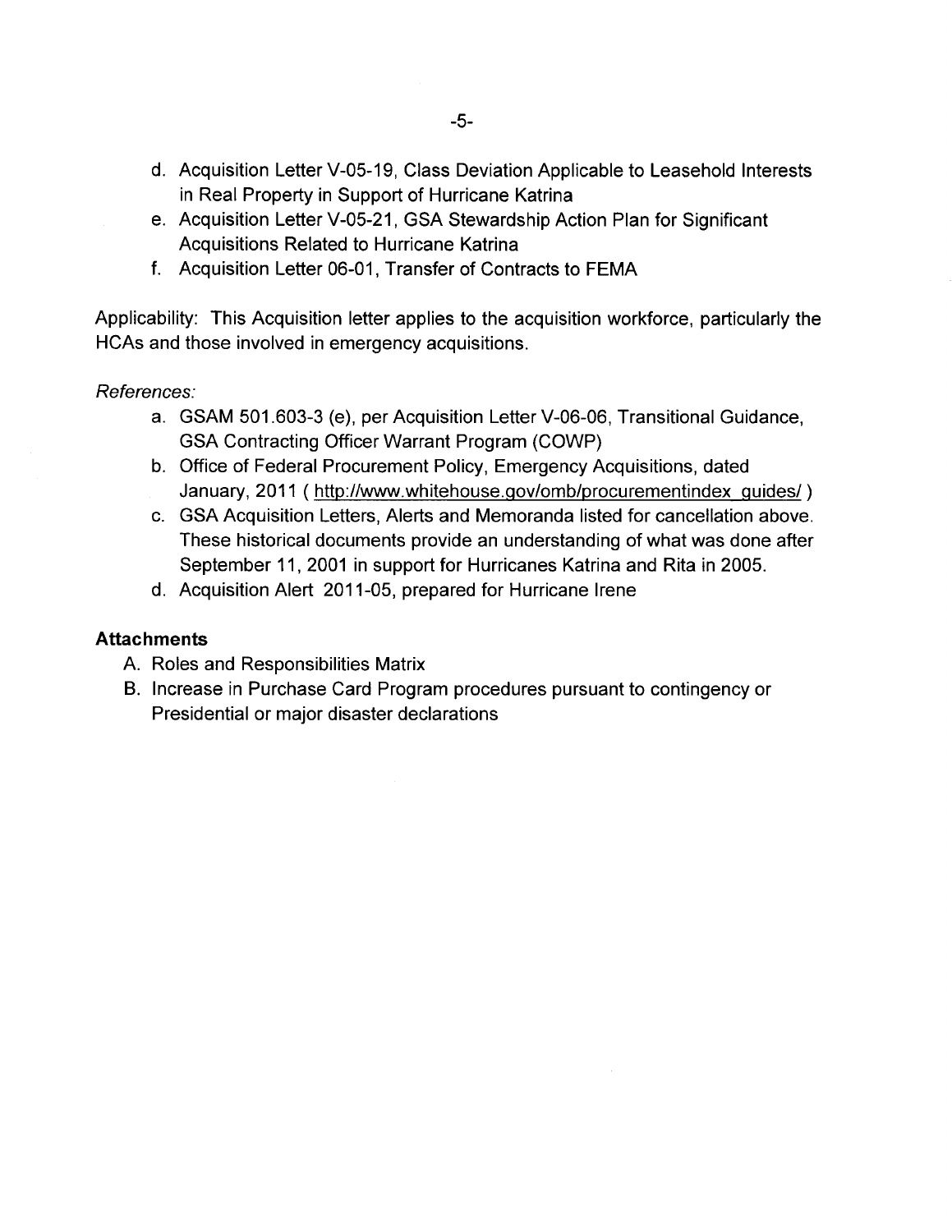# **ATTACHMENT A: Requesting HCA, Servicing HCA and CAO/SPE Roles and Responsibilities**

| CAO/SPE                               | Requesting HCA (location of the emergency)             | <b>Servicing HCA</b>                              |
|---------------------------------------|--------------------------------------------------------|---------------------------------------------------|
| Supports the Requesting and           | Has primary responsibility for all contracts issued    | Provides additional resources for a given time to |
| Servicing HCAs in emergency           | and all acquisition workforce supporting the           | the requesting HCA and ensures volunteers         |
| response                              | emergency                                              | understand they will report to and be managed     |
|                                       |                                                        | by the Requesting HCA                             |
| Notifies HCAs of Presidential or      | Utilizes existing protocols in place as first response | Ensure acquisition workforce volunteers have      |
| major disaster declaration            | to emergency, working with fellow HCA and REC as       | necessary certification, warrant, expertise to    |
|                                       | needed.                                                | support Requesting HCA needs, including           |
|                                       |                                                        | providing the Requesting HCA copies of warrants   |
| Notifies HCAs of increases in         | Determines need to increase warrant threshold for      | Ensure the volunteers are committed to the        |
| thresholds                            | purchase cards as first step and makes request to      | response during the time required                 |
|                                       | regional credit card coordinator (Attachment B)        |                                                   |
| Notifies HCAs that warrants of        | Determines need to grant higher temporary              | Ensure volunteers follow the internal approval    |
| servicing volunteers are applicable   | contracting authority to support declared domestic     | processes of the Requesting HCA                   |
| to support the emergency response,    | or national security emergencies. Requesting HCAs      |                                                   |
| regardless of organization or region  | may grant the temporary increase to address the        |                                                   |
|                                       | emergency                                              |                                                   |
| Supports HCAs by providing a          | Determines need for and duration of additional         | Ensures volunteers understand need for, and       |
| resource within OGP to answer         | resources (award, administration, documentation        | capable of, accurate contract documentation and   |
| warrant or certification questions as | and reporting), filling need from within own           | reporting                                         |
| they arise                            | organization first                                     |                                                   |
| May temporarily increase the          | Determines need for and duration of additional         | Ensure volunteers understand the need for         |
| warrant thresholds of existing        | resources outside of its organization in coordination  | transitioning to their replacements and           |
| warrants within an organization to    | with other HCAs (such as regions where there are       | availability to answer questions when needed,     |
| immediately address the emergency     | more than one HCA) and REC(s).                         | post-deployment                                   |
| Assist HCAs in activating cadre of    | Identify time commitment of resources needed from      | Ensure volunteers understand that all contract    |
| emergency contracting officers        | servicing HCA (2 weeks, 30 days, for example),         | documents are complete and transferred to the     |
|                                       | working with REC(s) to develop reasonable rotation     | requesting HCA upon completion of duty            |
|                                       | plan                                                   |                                                   |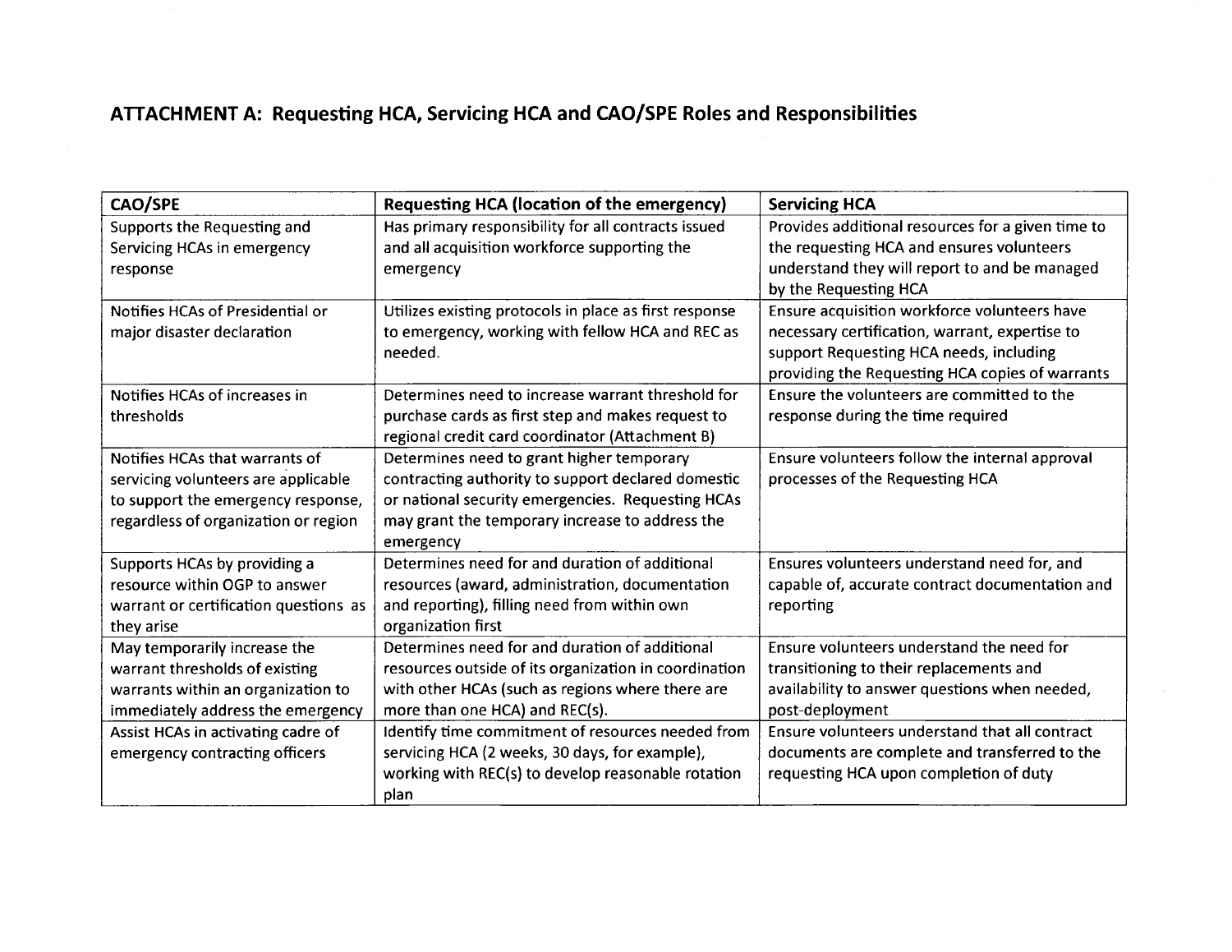| <b>Requesting HCA</b>                                                                                                                                                                                              | <b>Servicing HCA</b>                                                                                                                                                                                                |
|--------------------------------------------------------------------------------------------------------------------------------------------------------------------------------------------------------------------|---------------------------------------------------------------------------------------------------------------------------------------------------------------------------------------------------------------------|
| Determine if there is a need for resources to<br>perform contract administration functions (FAR<br>$42.302(a)$ and(b)                                                                                              | Ensure volunteers effect a complete file transfer                                                                                                                                                                   |
| Retains ultimate responsibility for the contracting<br>actions of the response                                                                                                                                     | Provides management support to volunteers by<br>working with Requesting HCA managers in<br>resolving any conflicts                                                                                                  |
| Provides management support to volunteers by<br>working with Servicing HCA managers in resolving<br>any conflicts                                                                                                  | Ensure availability of volunteers post emergency<br>to answer any audit issues that may arise<br>regarding the actions they took                                                                                    |
| Ensures acquisition workforce understands the<br>differences in authority for "acquisition flexibilities<br>for emergencies" (FAR Subpart 18.1) and<br>"emergency acquisition flexibilities" (FAR Subpart<br>18.2) | Ensures acquisition workforce understands the<br>differences in authority for "acquisition"<br>flexibilities for emergencies" (FAR Subpart 18.1)<br>and "emergency acquisition flexibilities" (FAR<br>Subpart 18.2) |

 $\mathcal{L}^{\text{max}}_{\text{max}}$  and  $\mathcal{L}^{\text{max}}_{\text{max}}$ 

 $\label{eq:2.1} \frac{1}{\sqrt{2}}\sum_{i=1}^n\frac{1}{\sqrt{2}}\sum_{i=1}^n\frac{1}{\sqrt{2}}\sum_{i=1}^n\frac{1}{\sqrt{2}}\sum_{i=1}^n\frac{1}{\sqrt{2}}\sum_{i=1}^n\frac{1}{\sqrt{2}}\sum_{i=1}^n\frac{1}{\sqrt{2}}\sum_{i=1}^n\frac{1}{\sqrt{2}}\sum_{i=1}^n\frac{1}{\sqrt{2}}\sum_{i=1}^n\frac{1}{\sqrt{2}}\sum_{i=1}^n\frac{1}{\sqrt{2}}\sum_{i=1}^n\frac$ 

 $\label{eq:2.1} \mathcal{L}_{\mathcal{A}}(x) = \mathcal{L}_{\mathcal{A}}(x) \mathcal{L}_{\mathcal{A}}(x) = \mathcal{L}_{\mathcal{A}}(x) \mathcal{L}_{\mathcal{A}}(x)$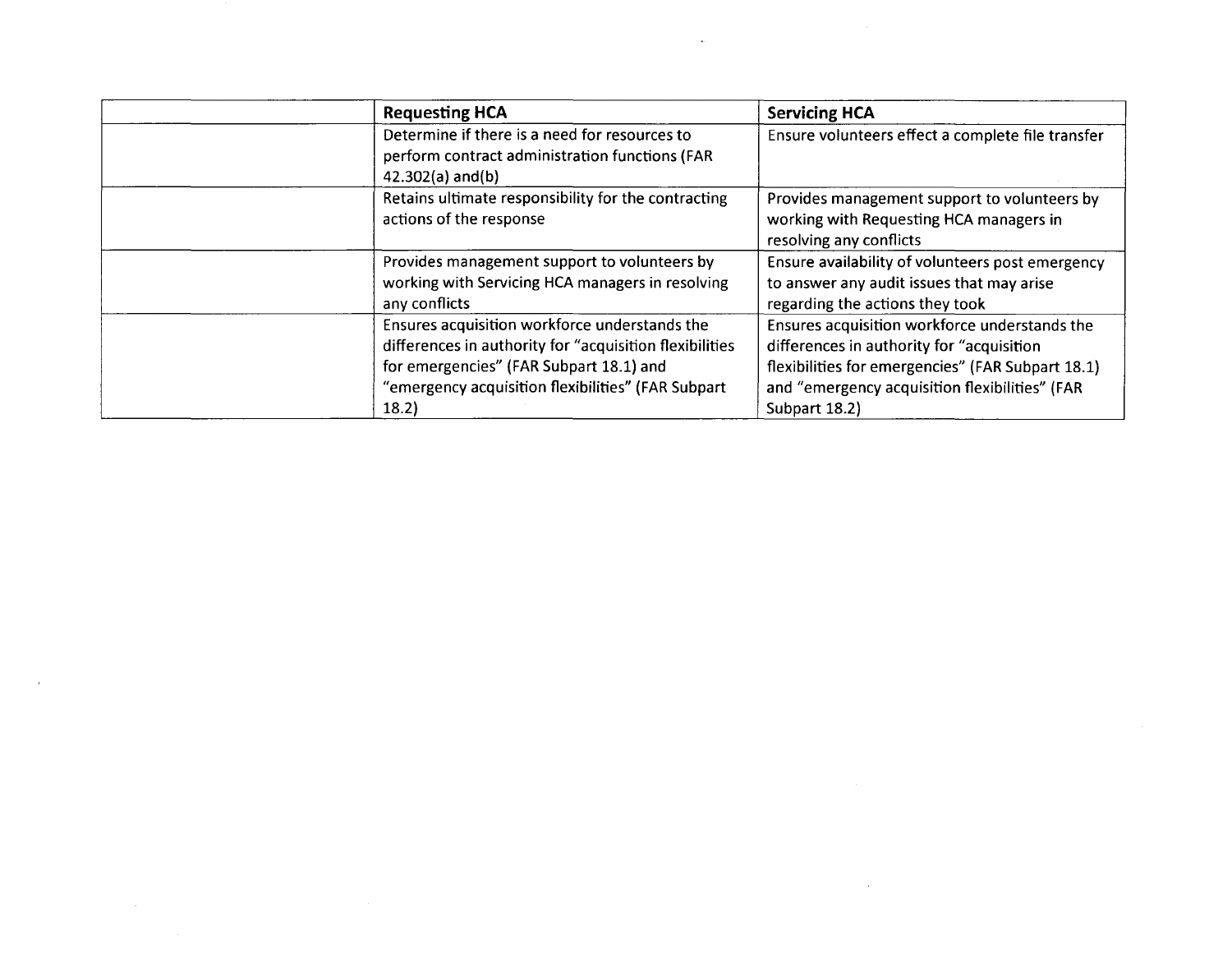#### **PURCHASE CARD PROCEDURES FOR OFFICES TO FOLLOW IF THE SENIOR PROCUREMENT EXECUTIVE INCREASES THE MICROPURCHASE AND SIMPLIFIED ACQUISTION THRESHOLDS**

The following procedures are based on FAR Subpart18.2, Emergency Acquisition Flexibilities and GSA Order CFO 4200.1A, Guidance on Use of Credit Card for Purchases.

A. To raise the single transaction limit to \$15.000. the threshold established in FAR 13.201 for purchase cardholders who are not warranted

1. GSA Offices must submit their request in writing to the servicing regional credit card coordinators listed at: http://insite.cfo.gsa.gov/backpages.php?c=90. The request should come from the cardholder's supervisor and may take the form of a memorandum or an email (if the monthly limit is not raised). The written request must contain the following elements:

- Supervisor's name and title
- A statement that the request is to facilitate the recovery from (cite emergency or disaster, such as Hurricane Katrina).

Name(s) and office symbol of affected cardholder(s); lists of more than one name will be accepted.

A statement that the supervisor has discussed with the cardholders) that the higher single transaction limit of \$15,000 only applies to purchases directly related to actions to facilitate the recovery from (cite the emergency or disaster, such as Hurricane Katrina) and that all other purchases are subject to the regular single transaction limits of \$2,500 or less per transaction.

• For cardholders whose existing monthly limit has been determined to be insufficient to accommodate the new higher single transaction limit, a GSA Form 3661, Purchase Card Application and Maintenance, signed by the funds manager must accompany the written request. This is to ensure funds are available and that there is proper coordination with budget staff. Offices need only fill-in the cardholder's name, correspondence symbol, new higher monthly limit, and include the funds manager name and signature. A single GSA Form 3661 may be submitted for a list of names if all monthly limits are to be set at the same level and they all have the same funds manager.

2. The regional credit card coordinator will process the new higher limits with the credit card company as soon as possible and retain a copy of the request and all associated forms and correspondence in their regional coordinator files.